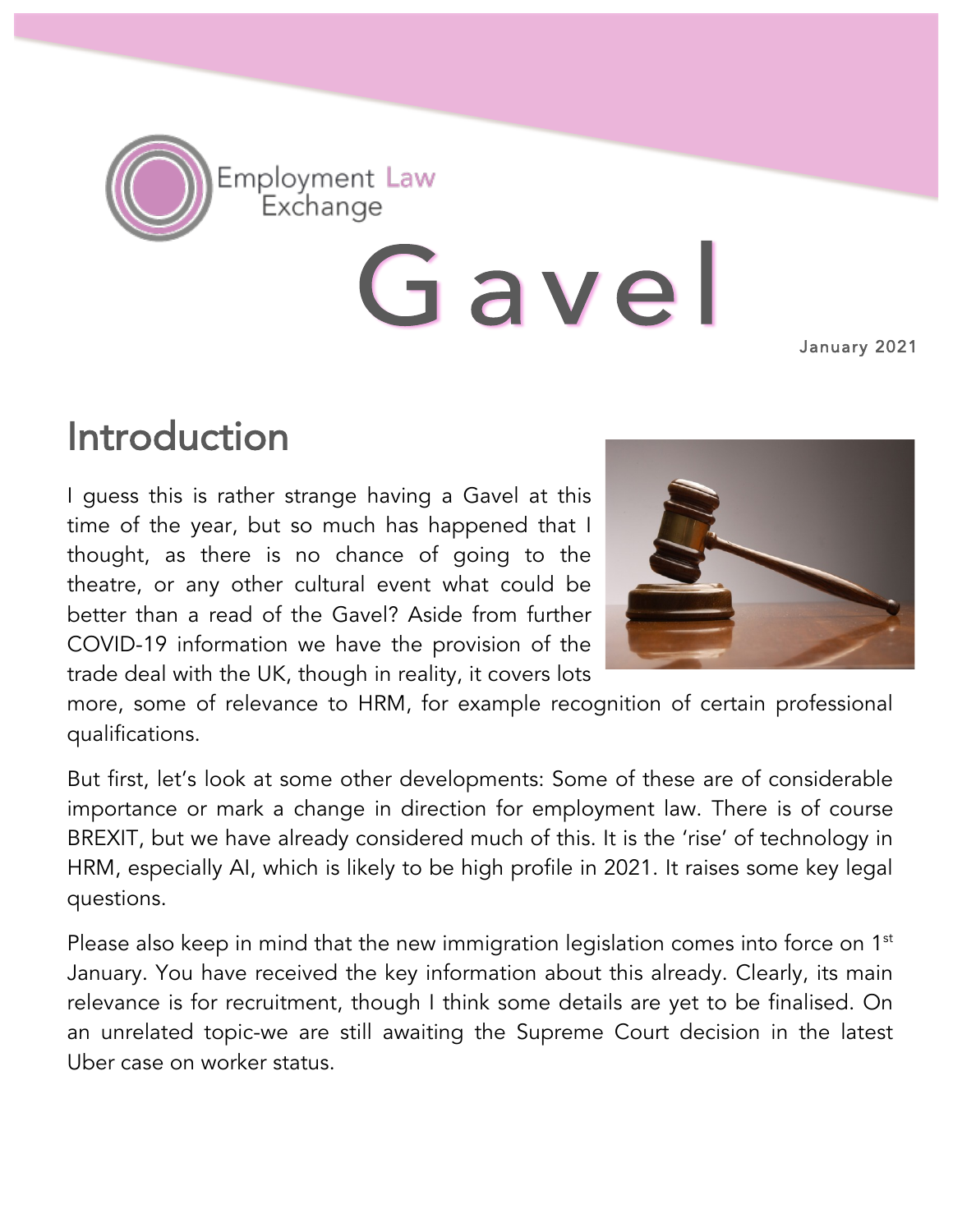Whatever details are yet to emerge on BREXIT, in particular, it is inevitable that 2021 will be not only busy in terms of employment law but possibly game changing. Before providing a prelude to some of these changes, we have a few routine matters to note.

- The new rates for the NMW were recently published. They come into effect in April. Although there are increases in the various rates, they are very small. The basic rate in now £8.91.
- Similarly, there are slight increases for statutory payments from April 2021, including for SSP, up from £95.85 to £96.35; Paternity Pay, £151.20 to £151.97 and Shared Parental Pay sees the same increase.
- Of greater significance are changes to the Rehabilitation of Offenders legislation. These changes, announced on the  $7<sup>th</sup>$  December 2020, have come about because the current rules were seen as contrary to the European Convention on Human Rights. (We remain members of this Convention, as it has nothing to do with the EU). The European Court of Human Rights enforces the Convention and litigants from signatory states can access the Court directly and, usually, bring cases against their own government. The 'right to privacy', family life, 'freedom of expression' a right to a fair trial and fair (Non degrading) treatment are the widely used 'rights'. Many important rights, e.g. affecting trade unions, gay people, migrants, writers and journalists have come from ECHR decisions and they remain binding. Indeed, some are forecasting that after BREXIT, the court will be accessed even more. The government has recently announced a Review of the Human Rights Act, using a panel of experts. They will primarily look at the relationship between the ECHR and UK courts. Specifically, this will explore precisely how ECHR decisions are 'taken into account'. Are they 'binding'? In addition the Review will explore the relationship between the Convention and the UK Parliament, Executive and Judiciary.
- Changes to the Re-habilitation of Offenders legislation.

The proposals are quite radical. First, potential employers and others will not be able to 'benefit' from automatic disclosure of youth cautions, reprimands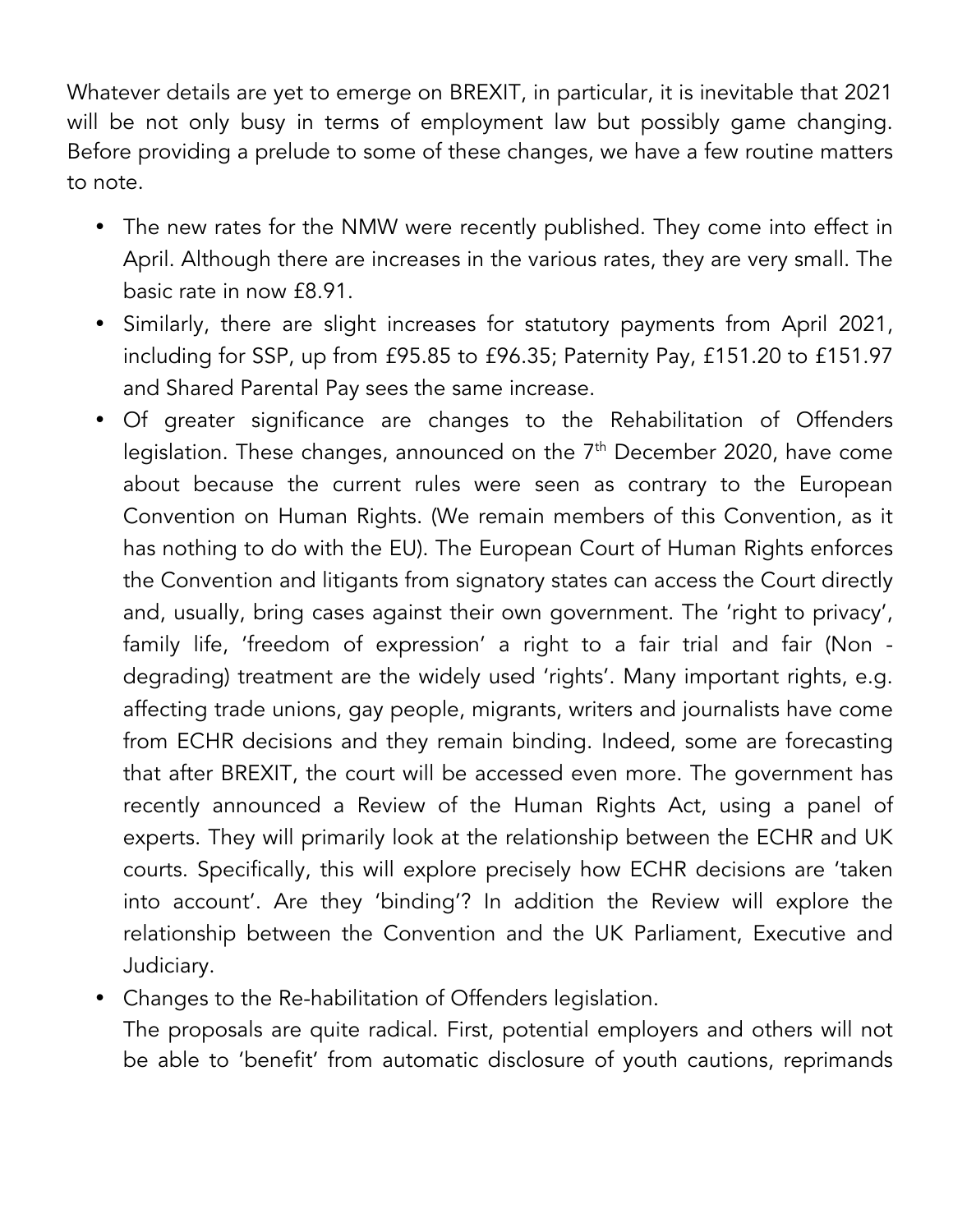and warnings; and, second, a new law will ban the multiple convictions rule. Neither can be required unless the work is covered by exemptions.

• Rather quietly, a very important possible future change has come from possible legislation on Restraint of Trade and Exclusivity Clauses. We know that such clauses are widely used and affect both on- going work relationships and situations after a contract has ended. The role of law to date has been to assess whether the clauses, especially restraint on work after an employment contract is ended, could be justified on grounds of reasonableness. This has usually meant in terms of the period of restraint and the geographical scope of the clause. It is often hard to predict the outcome. Where the clause was a ban on working for another employer (Exclusivity clause) while the employment contract continued we have less case-law, but growing concerns regarding the low paid, part-timers etc. who we banned from 'moonlighting'.

A Consultation, which closes on The 26th February 2021, seeks views on banning exclusivity clauses where individuals are earning less than £120 a week. The explicit policy of changing the rules on restraint of trade after termination is to encourage innovation and new businesses. It asks whether there should be a limit on the length of the 'restraint', whether clauses should only be effective if the 'old' employer provides money during the restraint period; or whether all clauses should be unenforceable.

Maybe we can reflect on the experience of the furlough scheme, which purported to ban working during the application of the scheme? And, if you use these clauses and you consider them important, why don't you reply to the Consultation?

• ACAS Early Conciliation will last for a standard 6-week period, with a possible 2-week extension. This is to also allow for correction of any errors on the forms themselves.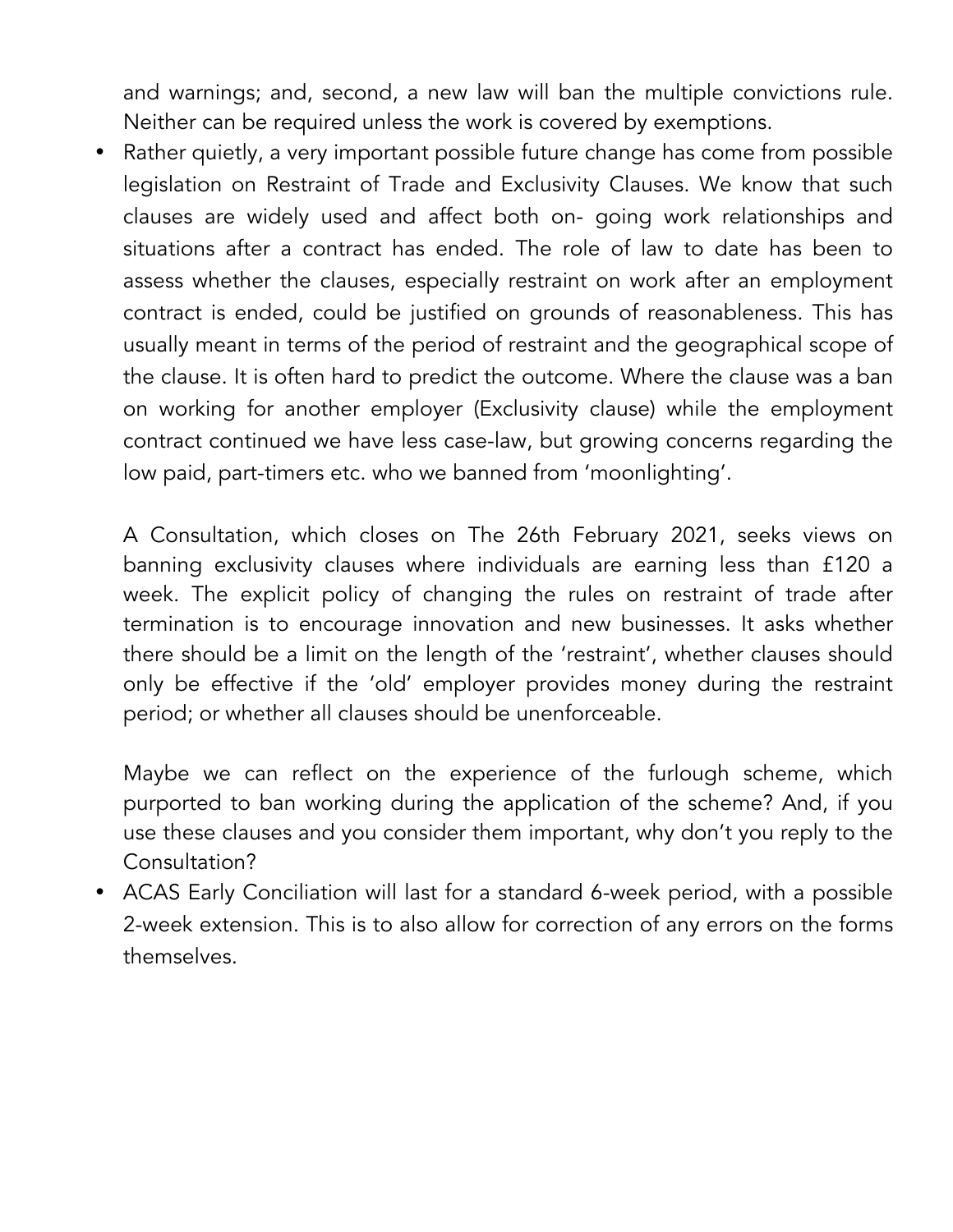I suppose no Notes or Gavel would be complete today without a COVID -19 update? On 20<sup>th</sup> December 2020, the Government updated its Guidance. Interestingly, the Guidance refers to the role of HSE-to provide advice but also enforcement which include requiring work to stop, improvement notices and prosecutions. There is updated Guidance on Shielding and protecting Extremely Vulnerable People, and on Working Safely (Updated 14<sup>th</sup> December 2020). This deals with Self-isolation but also sets down new priorities for employers to consider mental health and well-being.

## Other COVID Issues.

One of the quiet revolutions that COVID has inspired is an apparent escalation of the use of technology for work and for managing work. With so many working at or from home, the imperative was there. The TUC has recently published a research report, which is well worth a read. Entitled Technology Managing People (2020). It presents survey results drawn from a range of employees and has a particular focus on the use of AI, for example, to monitor employees, set targets and to determine who should be selected for redundancy. The report is about, essentially, the role of technology in HRM and it recognises that it is already used extensively in absence management, work allocation, rating, assessment of training needs etc.

There is then consideration of the possible implications of its use for:

- Employment rights
- Equality and diversity
- Privacy
- Mental wellbeing

(I might add matters such as 'trust and confidence' in the contract of employment, contract variation rules, the need for consultation etc.).

The survey findings do make an interesting reading. Included here are findings that;

- o 89% thought being surveyed was possible but did not know if they were
- o 28% said they were 'comfortable' with AI
- o COVID has led to 60% of employers using new technologies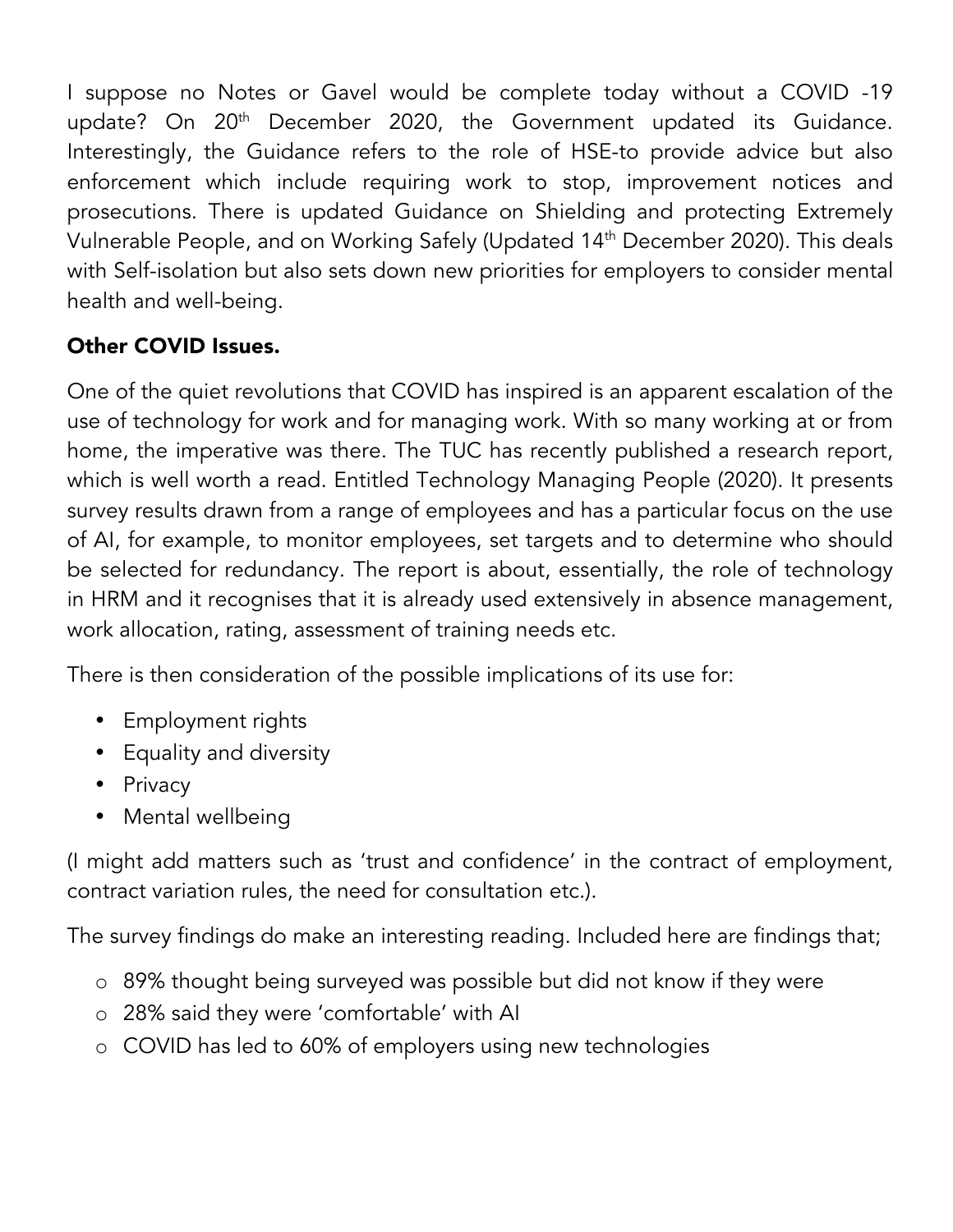o There was little evidence of employers seeking the views or consent from employees of the changes (Is that back to the ECHR? And other established UK rules?)

If you are interested in this aspect of HRM you may find the following useful:

ACAS My Boss the Algorithm March 2020. Written by Patrick Brione

Allen, R (2020) 'Artificial Intelligence, Machine Learning, Algorithms and Discrimination Law 'TUC Paper January 2020.

I guess these topics may well be ripe for management and wider training, as well as possible litigation. On the latter point at ELE in 2021 we shall need to consider not only the fall-out from COVID but also the 'rise' of possible litigation on the role and use of technology. This is interesting, not least because much of the recent growth areas of employment law have been in the 'softer' areas such as equality law, privacy, respect for family life and the role also of disability discrimination law as covering mental health problems.

There is a very real sense that 2021 will be 'exciting' but also may well see major changes.

And now for a brief return to COVID. Here is some of the most recent data, mainly about the people affected.

7.5% of those tested were positive (10.8% for London; 3.1% for the South West; 4.1% for Wales)

The highest rates were for fewer than 35s in patient-facing roles; those otherwise most likely to test positive are aged 18-26.

## Case-law

There is really only one case of importance and it concerns agency working. We have considered some aspects of this case before but this is an EAT decision that brings together a wide range of issues.

Angard Staffing Solutions v Royal Mail group (2020) UKEAT 0105 19